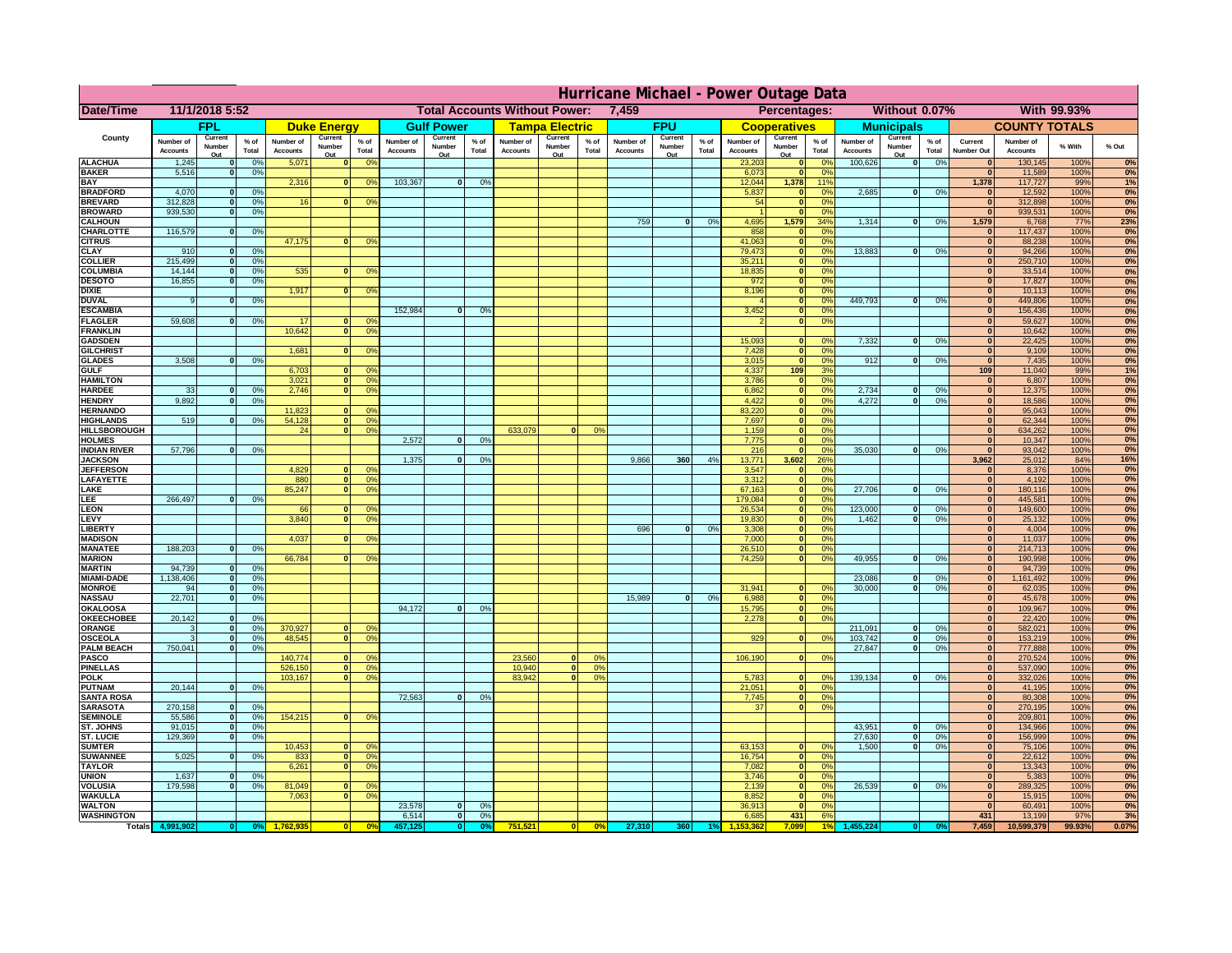# 11/1/2018 5:52 AM Hurricane Michael

| <b>Power Provider</b>                   | <b>County</b>       | <b>Number of Customers</b> | <b>Current Number Out</b> | <b>Outage Percentage</b> | <b>Estimated Restore Time</b> |
|-----------------------------------------|---------------------|----------------------------|---------------------------|--------------------------|-------------------------------|
| West Florida Electric Cooperative, Inc. | <b>JACKSON</b>      | 13,723                     | 3,558                     | 25.93%                   | >5 days                       |
|                                         |                     |                            |                           |                          |                               |
| Gulf Coast Electric Cooperative, Inc.   | BAY                 | 12,044                     | 1,378                     | 11.44%                   | >5 days                       |
| West Florida Electric Cooperative, Inc. | CALHOUN             | 2,852                      | 1,214                     | 42.57%                   | >5 days                       |
| Gulf Coast Electric Cooperative, Inc.   | CALHOUN             | 1,843                      | 365                       | 19.80%                   | >5 days                       |
| Florida Public Utilities Corporation    | <b>JACKSON</b>      | 9,866                      | 360                       | 3.65%                    | 72                            |
| West Florida Electric Cooperative, Inc. | <b>WASHINGTON</b>   | 4,260                      | 348                       | 8.17%                    | >5 days                       |
| Gulf Coast Electric Cooperative, Inc.   | <b>GULF</b>         | 4,337                      | 109                       | 2.51%                    | >5 days                       |
| Gulf Coast Electric Cooperative, Inc.   | WASHINGTON          | 2,425                      | 83                        | 3.42%                    | >5 days                       |
| Gulf Coast Electric Cooperative, Inc.   | <b>JACKSON</b>      | 48                         | 44                        | 91.67%                   | >5 days                       |
| Central Florida Electric Cooperative    | <b>ALACHUA</b>      | 875                        | 0                         | 0.00%                    | TBD                           |
|                                         |                     |                            |                           |                          |                               |
| Central Florida Electric Cooperative    | <b>DIXIE</b>        | 7,595                      | $\mathbf 0$               | 0.00%                    | <b>TBD</b>                    |
| Central Florida Electric Cooperative    | <b>GILCHRIST</b>    | 7,424                      | 0                         | 0.00%                    | Restored                      |
| Central Florida Electric Cooperative    | LAFAYETTE           | 9                          | $\mathbf 0$               | 0.00%                    | <b>TBD</b>                    |
| Central Florida Electric Cooperative    | LEVY                | 17,513                     | 0                         | 0.00%                    | Restored                      |
| Central Florida Electric Cooperative    | <b>MARION</b>       | 9                          | $\mathbf 0$               | 0.00%                    | <b>TBD</b>                    |
| Chattahoochee Electric                  | GADSDEN             | 1,173                      | 0                         | 0.00%                    | Restored                      |
| Choctawhatchee Electric Cooperative     | <b>HOLMES</b>       | 293                        | $\mathbf 0$               | 0.00%                    | Restored                      |
| Choctawhatchee Electric Cooperative     | <b>OKALOOSA</b>     | 15,795                     | 0                         | 0.00%                    | Restored                      |
| Choctawhatchee Electric Cooperative     | <b>SANTA ROSA</b>   | 201                        | $\mathbf 0$               | 0.00%                    | Restored                      |
|                                         |                     |                            |                           |                          |                               |
| Choctawhatchee Electric Cooperative     | <b>WALTON</b>       | 36,812                     | 0                         | 0.00%                    | Restored                      |
| City of Alachua                         | <b>ALACHUA</b>      | 4,426                      | $\mathbf 0$               | 0.00%                    | <b>TBD</b>                    |
| City of Bartow                          | <b>POLK</b>         | 11,790                     | 0                         | 0.00%                    | TBD                           |
| City of Blountstown                     | CALHOUN             | 1,314                      | $\pmb{0}$                 | 0.00%                    | Restored                      |
| City of Bushnell                        | <b>SUMTER</b>       | 1,500                      | 0                         | 0.00%                    | TBD                           |
| City of Clewiston                       | <b>HENDRY</b>       | 4,272                      | $\mathbf 0$               | 0.00%                    | TBD                           |
| City of Fort Meade                      | <b>POLK</b>         | 2,379                      | 0                         | 0.00%                    | TBD                           |
|                                         |                     |                            | $\mathbf 0$               |                          |                               |
| City of Havana                          | <b>GADSDEN</b>      | 1,391                      |                           | 0.00%                    | Restored                      |
| City of Leesburg                        | LAKE                | 22,000                     | 0                         | 0.00%                    | <b>TBD</b>                    |
| City of Moore Haven                     | <b>GLADES</b>       | 912                        | $\mathbf 0$               | 0.00%                    | <b>TBD</b>                    |
| City of Mount Dora                      | LAKE                | 5,706                      | 0                         | 0.00%                    | TBD                           |
| City of Newberry                        | <b>ALACHUA</b>      | 1,727                      | $\pmb{0}$                 | 0.00%                    | <b>TBD</b>                    |
| City of Quincy                          | GADSDEN             | 4,768                      | 0                         | 0.00%                    | Restored                      |
| City of Starke                          | <b>BRADFORD</b>     | 2,685                      | $\pmb{0}$                 | 0.00%                    | <b>TBD</b>                    |
| City of Tallahassee                     | LEON                | 123,000                    | 0                         | 0.00%                    | Restored                      |
|                                         |                     |                            |                           |                          |                               |
| City of Vero Beach                      | <b>INDIAN RIVER</b> | 35,030                     | $\mathbf 0$               | 0.00%                    | <b>TBD</b>                    |
| City of Wauchula                        | HARDEE              | 2,734                      | 0                         | 0.00%                    | TBD                           |
| City of Williston                       | LEVY                | 1,462                      | $\mathbf 0$               | 0.00%                    | <b>TBD</b>                    |
| City of Winter Park                     | ORANGE              | 13,941                     | 0                         | 0.00%                    | TBD                           |
| Clay Electric Cooperative               | <b>ALACHUA</b>      | 22,328                     | $\mathbf 0$               | 0.00%                    | <b>TBD</b>                    |
| Clay Electric Cooperative               | <b>BAKER</b>        | 2,476                      | 0                         | 0.00%                    | TBD                           |
| Clay Electric Cooperative               | <b>BRADFORD</b>     | 5,837                      | $\mathbf 0$               | 0.00%                    | <b>TBD</b>                    |
| Clay Electric Cooperative               | <b>CLAY</b>         | 79,473                     | 0                         | 0.00%                    | TBD                           |
|                                         |                     |                            | $\pmb{0}$                 |                          | <b>TBD</b>                    |
| Clay Electric Cooperative               | <b>COLUMBIA</b>     | 16,922                     |                           | 0.00%                    |                               |
| Clay Electric Cooperative               | <b>DUVAL</b>        | 4                          | $\pmb{0}$                 | 0.00%                    | TBD                           |
| Clay Electric Cooperative               | <b>FLAGLER</b>      | $\overline{2}$             | $\mathbf 0$               | 0.00%                    | <b>TBD</b>                    |
| Clay Electric Cooperative               | <b>GILCHRIST</b>    | $\overline{4}$             | $\pmb{0}$                 | 0.00%                    | TBD                           |
| Clay Electric Cooperative               | LAKE                | 2,239                      | $\mathbf 0$               | 0.00%                    | <b>TBD</b>                    |
| Clay Electric Cooperative               | LEVY                | 712                        | $\mathbf 0$               | 0.00%                    | TBD                           |
| Clay Electric Cooperative               | <b>MARION</b>       | 16,301                     | $\mathsf{O}\xspace$       | 0.00%                    | TBD                           |
| Clay Electric Cooperative               | PUTNAM              | 21,051                     | 0                         | 0.00%                    | TBD                           |
|                                         |                     |                            |                           |                          |                               |
| Clay Electric Cooperative               | SUWANNEE            | 5                          | $\pmb{0}$                 | 0.00%                    | <b>TBD</b>                    |
| Clay Electric Cooperative               | <b>UNION</b>        | 3,746                      | 0                         | 0.00%                    | TBD                           |
| Clay Electric Cooperative               | <b>VOLUSIA</b>      | 2,139                      | $\pmb{0}$                 | 0.00%                    | <b>TBD</b>                    |
| Duke Energy                             | <b>ALACHUA</b>      | 5,071                      | 0                         | 0.00%                    | Restored                      |
| <b>Duke Energy</b>                      | BAY                 | 2,316                      | $\mathsf{O}\xspace$       | 0.00%                    | <b>TBD</b>                    |
| Duke Energy                             | <b>BREVARD</b>      | 16                         | 0                         | 0.00%                    | Restored                      |
| Duke Energy                             | <b>CITRUS</b>       | 47,175                     | $\pmb{0}$                 | 0.00%                    | Restored                      |
|                                         | COLUMBIA            | 535                        | 0                         |                          | Restored                      |
| Duke Energy                             |                     |                            |                           | 0.00%                    |                               |
| Duke Energy                             | <b>DIXIE</b>        | 1,917                      | $\pmb{0}$                 | 0.00%                    | Restored                      |
| Duke Energy                             | <b>FLAGLER</b>      | 17                         | $\pmb{0}$                 | 0.00%                    | Restored                      |
| Duke Energy                             | <b>FRANKLIN</b>     | 10,642                     | $\mathsf{O}\xspace$       | 0.00%                    | Restored                      |
| Duke Energy                             | <b>GILCHRIST</b>    | 1,681                      | 0                         | 0.00%                    | Restored                      |
| Duke Energy                             | <b>GULF</b>         | 6,703                      | $\mathsf{O}\xspace$       | 0.00%                    | <b>TBD</b>                    |
| Duke Energy                             | <b>HAMILTON</b>     | 3,021                      | 0                         | 0.00%                    | Restored                      |
| <b>Duke Energy</b>                      | HARDEE              | 2,746                      | $\pmb{0}$                 | 0.00%                    | Restored                      |
|                                         |                     |                            |                           |                          |                               |
| Duke Energy                             | <b>HERNANDO</b>     | 11,823                     | 0                         | 0.00%                    | Restored                      |
| <b>Duke Energy</b>                      | <b>HIGHLANDS</b>    | 54,128                     | $\pmb{0}$                 | 0.00%                    | Restored                      |
| Duke Energy                             | HILLSBOROUGH        | 24                         | 0                         | 0.00%                    | Restored                      |
| <b>Duke Energy</b>                      | <b>JEFFERSON</b>    | 4,829                      | $\pmb{0}$                 | 0.00%                    | Restored                      |
| Duke Energy                             | LAFAYETTE           | 880                        | $\pmb{0}$                 | 0.00%                    | Restored                      |
| <b>Duke Energy</b>                      | LAKE                | 85,247                     | $\pmb{0}$                 | 0.00%                    | Restored                      |
| Duke Energy                             | LEON                | 66                         | $\pmb{0}$                 | 0.00%                    | Restored                      |
|                                         | LEVY                | 3,840                      | $\pmb{0}$                 | 0.00%                    |                               |
| <b>Duke Energy</b>                      |                     |                            |                           |                          | Restored                      |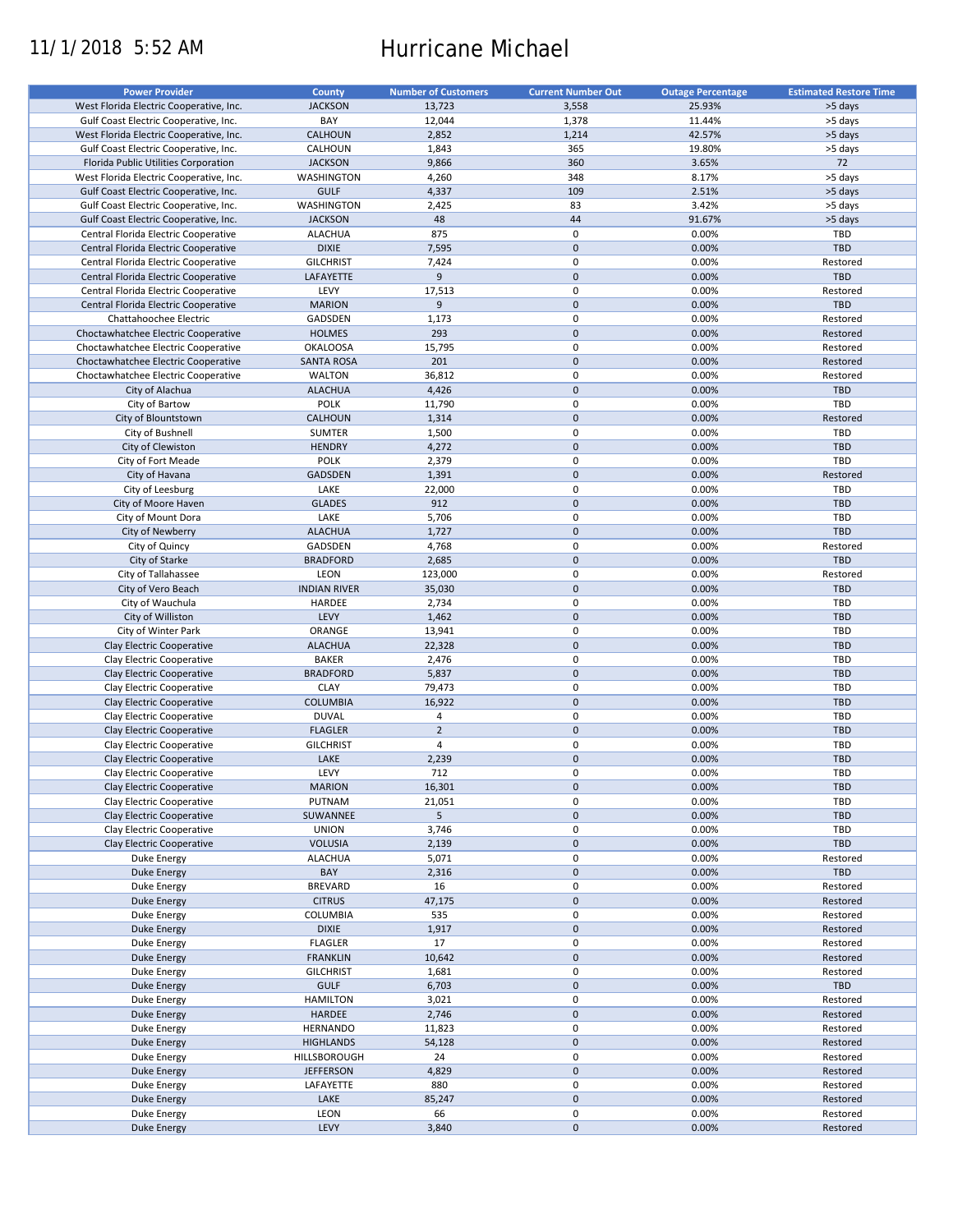## 11/1/2018 5:52 AM Hurricane Michael

| Duke Energy                                        | <b>MADISON</b>      | 4,037          | 0           | 0.00% | Restored   |
|----------------------------------------------------|---------------------|----------------|-------------|-------|------------|
| <b>Duke Energy</b>                                 | <b>MARION</b>       | 66,784         | $\mathbf 0$ | 0.00% | Restored   |
|                                                    |                     |                |             |       |            |
| Duke Energy                                        | ORANGE              | 370,927        | 0           | 0.00% | Restored   |
| Duke Energy                                        | <b>OSCEOLA</b>      | 48,545         | $\mathbf 0$ | 0.00% | Restored   |
| Duke Energy                                        | PASCO               | 140,774        | 0           | 0.00% | Restored   |
|                                                    |                     |                |             |       |            |
| <b>Duke Energy</b>                                 | <b>PINELLAS</b>     | 526,150        | $\mathbf 0$ | 0.00% | Restored   |
| Duke Energy                                        | POLK                | 103,167        | $\mathbf 0$ | 0.00% | Restored   |
|                                                    |                     |                | $\mathbf 0$ |       |            |
| Duke Energy                                        | SEMINOLE            | 154,215        |             | 0.00% | Restored   |
| Duke Energy                                        | <b>SUMTER</b>       | 10,453         | 0           | 0.00% | Restored   |
| <b>Duke Energy</b>                                 | SUWANNEE            | 833            | $\mathbf 0$ | 0.00% | Restored   |
|                                                    |                     |                |             |       |            |
| Duke Energy                                        | <b>TAYLOR</b>       | 6,261          | 0           | 0.00% | Restored   |
| <b>Duke Energy</b>                                 | <b>VOLUSIA</b>      | 81,049         | $\mathbf 0$ | 0.00% | Restored   |
| Duke Energy                                        | WAKULLA             | 7,063          | 0           | 0.00% | Restored   |
|                                                    |                     |                |             |       |            |
| Escambia River Electric Cooperative, Inc.          | <b>ESCAMBIA</b>     | 3,452          | $\mathbf 0$ | 0.00% | <b>TBD</b> |
| Escambia River Electric Cooperative, Inc.          | <b>SANTA ROSA</b>   | 7,544          | $\mathbf 0$ | 0.00% | <b>TBD</b> |
| Florida Keys Electric Cooperative                  | <b>MONROE</b>       | 31,941         | $\mathbf 0$ | 0.00% | <b>TBD</b> |
|                                                    |                     |                |             |       |            |
| Florida Power and Light Company                    | <b>ALACHUA</b>      | 1,245          | 0           | 0.00% | TBD        |
| Florida Power and Light Company                    | <b>BAKER</b>        | 5,516          | $\mathbf 0$ | 0.00% | <b>TBD</b> |
|                                                    |                     |                |             |       |            |
| Florida Power and Light Company                    | <b>BRADFORD</b>     | 4,070          | $\pmb{0}$   | 0.00% | <b>TBD</b> |
| Florida Power and Light Company                    | <b>BREVARD</b>      | 312,828        | $\mathbf 0$ | 0.00% | <b>TBD</b> |
| Florida Power and Light Company                    | <b>BROWARD</b>      | 939,530        | $\pmb{0}$   | 0.00% | <b>TBD</b> |
|                                                    |                     |                |             |       |            |
| Florida Power and Light Company                    | CHARLOTTE           | 116,579        | $\mathbf 0$ | 0.00% | <b>TBD</b> |
| Florida Power and Light Company                    | <b>CLAY</b>         | 910            | $\mathbf 0$ | 0.00% | TBD        |
|                                                    |                     |                | $\mathbf 0$ |       |            |
| Florida Power and Light Company                    | <b>COLLIER</b>      | 215,499        |             | 0.00% | <b>TBD</b> |
| Florida Power and Light Company                    | <b>COLUMBIA</b>     | 14,144         | 0           | 0.00% | <b>TBD</b> |
| Florida Power and Light Company                    | <b>DESOTO</b>       | 16,855         | $\mathbf 0$ | 0.00% | <b>TBD</b> |
|                                                    |                     |                |             |       |            |
| Florida Power and Light Company                    | <b>DUVAL</b>        | 9              | 0           | 0.00% | <b>TBD</b> |
| Florida Power and Light Company                    | <b>FLAGLER</b>      | 59,608         | $\mathbf 0$ | 0.00% | <b>TBD</b> |
| Florida Power and Light Company                    | <b>GLADES</b>       | 3,508          | 0           | 0.00% | <b>TBD</b> |
|                                                    |                     |                |             |       |            |
| Florida Power and Light Company                    | <b>HARDEE</b>       | 33             | $\mathbf 0$ | 0.00% | <b>TBD</b> |
| Florida Power and Light Company                    | <b>HENDRY</b>       | 9,892          | $\mathbf 0$ | 0.00% | TBD        |
| Florida Power and Light Company                    | <b>HIGHLANDS</b>    | 519            | $\mathbf 0$ | 0.00% | <b>TBD</b> |
|                                                    |                     |                |             |       |            |
| Florida Power and Light Company                    | <b>INDIAN RIVER</b> | 57,796         | 0           | 0.00% | <b>TBD</b> |
| Florida Power and Light Company                    | <b>LEE</b>          | 266,497        | $\mathbf 0$ | 0.00% | <b>TBD</b> |
|                                                    |                     |                |             |       |            |
| Florida Power and Light Company                    | MANATEE             | 188,203        | 0           | 0.00% | TBD        |
| Florida Power and Light Company                    | <b>MARTIN</b>       | 94,739         | $\mathbf 0$ | 0.00% | <b>TBD</b> |
| Florida Power and Light Company                    | MIAMI-DADE          | 1,138,406      | $\pmb{0}$   | 0.00% | <b>TBD</b> |
|                                                    |                     |                |             |       |            |
| Florida Power and Light Company                    | <b>MONROE</b>       | 94             | $\mathbf 0$ | 0.00% | <b>TBD</b> |
| Florida Power and Light Company                    | NASSAU              | 22,701         | $\pmb{0}$   | 0.00% | TBD        |
| Florida Power and Light Company                    | OKEECHOBEE          | 20,142         | $\mathbf 0$ | 0.00% | <b>TBD</b> |
|                                                    |                     |                |             |       |            |
| Florida Power and Light Company                    | ORANGE              | 3              | $\mathbf 0$ | 0.00% | <b>TBD</b> |
| Florida Power and Light Company                    | <b>OSCEOLA</b>      | $\overline{3}$ | $\mathbf 0$ | 0.00% | <b>TBD</b> |
| Florida Power and Light Company                    | PALM BEACH          | 750,041        | $\pmb{0}$   | 0.00% | <b>TBD</b> |
|                                                    |                     |                |             |       |            |
| Florida Power and Light Company                    | PUTNAM              | 20,144         | $\mathbf 0$ | 0.00% | <b>TBD</b> |
| Florida Power and Light Company                    | SARASOTA            | 270,158        | $\mathbf 0$ | 0.00% | TBD        |
|                                                    |                     |                |             |       |            |
| Florida Power and Light Company                    | SEMINOLE            | 55,586         | $\mathbf 0$ | 0.00% | <b>TBD</b> |
| Florida Power and Light Company                    | ST. JOHNS           | 91,015         | 0           | 0.00% | <b>TBD</b> |
| Florida Power and Light Company                    | <b>ST. LUCIE</b>    | 129,369        | $\mathbf 0$ | 0.00% | <b>TBD</b> |
|                                                    |                     |                |             |       |            |
| Florida Power and Light Company                    | SUWANNEE            | 5,025          | $\mathbf 0$ | 0.00% | <b>TBD</b> |
| Florida Power and Light Company                    | <b>UNION</b>        | 1,637          | $\pmb{0}$   | 0.00% | <b>TBD</b> |
|                                                    |                     |                |             |       | <b>TBD</b> |
| Florida Power and Light Company                    | <b>VOLUSIA</b>      | 179,598        | 0           | 0.00% |            |
| Florida Public Utilities Corporation               | <b>CALHOUN</b>      | 759            | $\mathbf 0$ | 0.00% | Restored   |
| Florida Public Utilities Corporation               | LIBERTY             | 696            | 0           | 0.00% | Restored   |
|                                                    |                     |                |             |       |            |
| Florida Public Utilities Corporation               | NASSAU              | 15,989         | $\mathbf 0$ | 0.00% | Restored   |
| Fort Pierce Utilities Authority                    | ST. LUCIE           | 27,630         | 0           | 0.00% | <b>TBD</b> |
| Gainesville (Gainesville Regional Utilities - GRU) | <b>ALACHUA</b>      | 94,473         | $\mathbf 0$ | 0.00% | <b>TBD</b> |
|                                                    |                     |                |             |       |            |
| Glades Electric Cooperative, Inc.                  | <b>GLADES</b>       | 3,015          | 0           | 0.00% | <b>TBD</b> |
| Glades Electric Cooperative, Inc.                  | HARDEE              | $\mathbf 0$    | $\mathbf 0$ |       | <b>TBD</b> |
| Glades Electric Cooperative, Inc.                  | <b>HENDRY</b>       | 3,530          | 0           | 0.00% | <b>TBD</b> |
|                                                    |                     |                |             |       |            |
| Glades Electric Cooperative, Inc.                  | <b>HIGHLANDS</b>    | 7,321          | $\pmb{0}$   | 0.00% | <b>TBD</b> |
| Glades Electric Cooperative, Inc.                  | OKEECHOBEE          | 2,278          | 0           | 0.00% | <b>TBD</b> |
| Green Cove Springs Electric                        | <b>CLAY</b>         | 3,889          | $\mathbf 0$ | 0.00% | <b>TBD</b> |
|                                                    |                     |                |             |       |            |
| Gulf Coast Electric Cooperative, Inc.              | <b>WALTON</b>       | 101            | 0           | 0.00% | TBD        |
| <b>Gulf Power Company</b>                          | BAY                 | 103,367        | $\mathbf 0$ | 0.00% | Restored   |
| <b>Gulf Power Company</b>                          | <b>ESCAMBIA</b>     | 152,984        | 0           | 0.00% | Restored   |
|                                                    |                     |                |             |       |            |
| <b>Gulf Power Company</b>                          | <b>HOLMES</b>       | 2,572          | $\pmb{0}$   | 0.00% | Restored   |
| <b>Gulf Power Company</b>                          | <b>JACKSON</b>      | 1,375          | $\pmb{0}$   | 0.00% | Restored   |
| <b>Gulf Power Company</b>                          | <b>OKALOOSA</b>     | 94,172         | $\pmb{0}$   | 0.00% | Restored   |
|                                                    |                     |                |             |       |            |
| <b>Gulf Power Company</b>                          | <b>SANTA ROSA</b>   | 72,563         | 0           | 0.00% | Restored   |
| <b>Gulf Power Company</b>                          | <b>WALTON</b>       | 23,578         | $\mathbf 0$ | 0.00% | Restored   |
|                                                    | WASHINGTON          | 6,514          | 0           | 0.00% | Restored   |
| <b>Gulf Power Company</b>                          |                     |                |             |       |            |
| Homestead                                          | MIAMI-DADE          | 23,086         | $\mathbf 0$ | 0.00% | <b>TBD</b> |
| Jacksonville (JEA)                                 | <b>CLAY</b>         | 9,994          | 0           | 0.00% | <b>TBD</b> |
|                                                    | <b>DUVAL</b>        | 430,918        | $\pmb{0}$   | 0.00% | <b>TBD</b> |
| Jacksonville (JEA)                                 |                     |                |             |       |            |